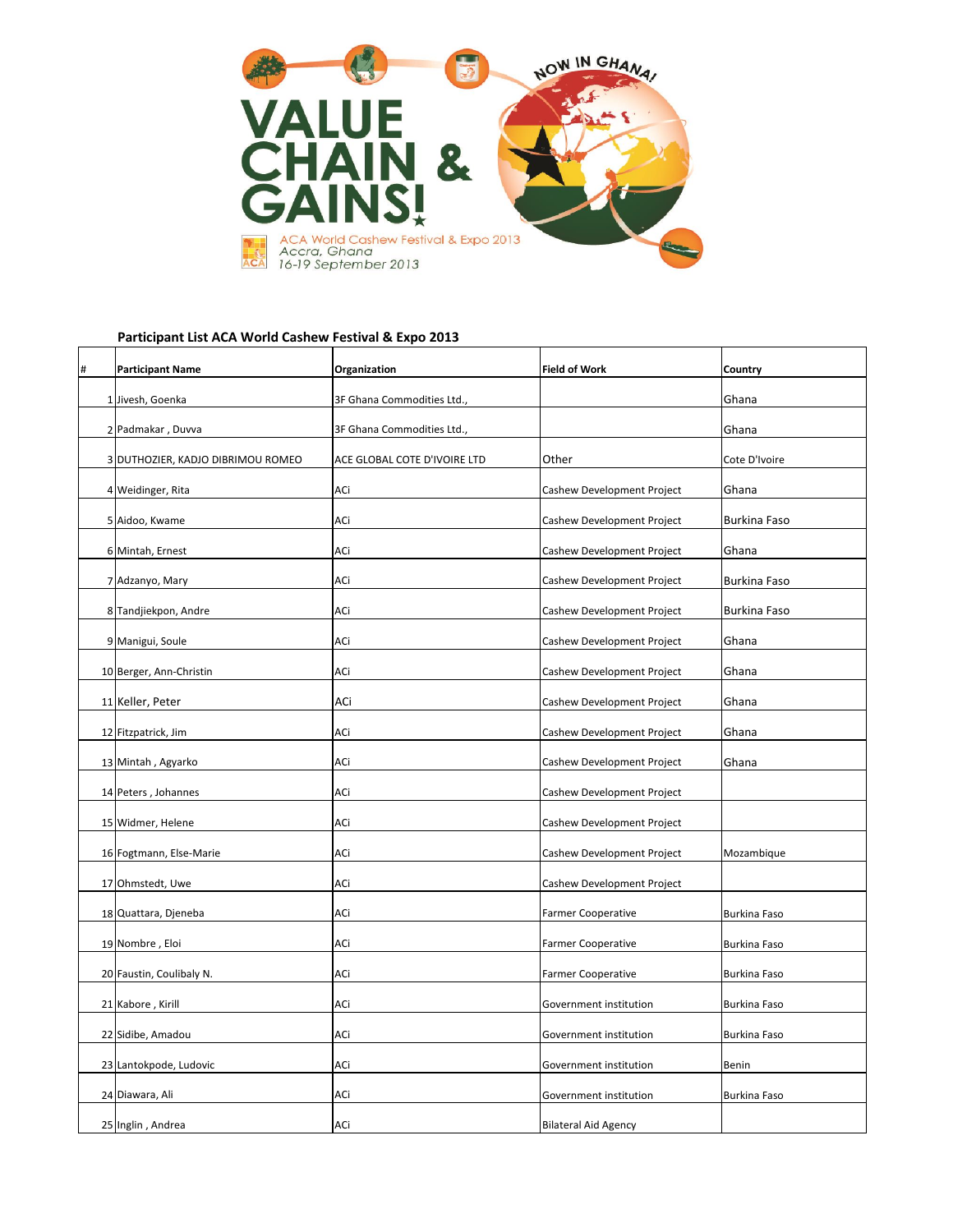| 26 Toure, Massogbe Diabate                                   | <b>ADEFICA</b>                                      | cashew Development Project                            | Cote D'Ivoire        |
|--------------------------------------------------------------|-----------------------------------------------------|-------------------------------------------------------|----------------------|
| 27 Gombert, Jean-Claude                                      | <b>AFRECO</b>                                       | <b>RCN</b> trader                                     | Cote D'Ivoire        |
| 28 KOFFI, KOUAME KPLY GHISLAIN ARMAND                        | <b>AFRICA NEGOCE</b>                                | Processing                                            | Cote D'Ivoire        |
| 29 Lucman, Diaby                                             | Africajou sarl (TNS)                                | <b>NGO</b>                                            | Cote D'Ivoire        |
| 30 Wangombe Nyorotha, Charles                                | Afrimac                                             | Processor                                             | Kenya                |
| 31 Boudib, Antoine                                           | Akuafo Adamfo                                       | Raw nut Trade                                         | Ghana                |
| 32 El Hage, Wissam                                           | Akuafo Adamfo                                       | Raw nut Trade                                         | Ghana                |
| 33 Singh, Anurag                                             | Amberwood Trading Ltd                               | <b>Broker</b>                                         | Viet Nam             |
| 34 Embalo, Mama Samba                                        | ANAG                                                |                                                       | Guinea-Bissau        |
| 35 MALAMINE, SANOGO                                          | AUTORITE DE REGULATION DU COTON ET<br>DE L'ANACARDE | <b>Gov</b> institution                                | Cote D'Ivoire        |
| 36 N'CHO, YAPI PATRICE                                       | AUTORITE DE REGULATION DU COTON ET<br>DE L'ANACARDE | Gov institution                                       | Cote D'Ivoire        |
| 37 Mme SOUMAHORO, ALIMATA                                    | AUTORITE DE REGULATION DU COTON ET<br>DE L'ANACARDE | <b>Gov institution</b>                                | Cote D'Ivoire        |
| 38 BERTE, MAMADOU                                            | AUTORITE DE REGULATION DU COTON ET<br>DE L'ANACARDE | <b>Gov institution</b>                                | Cote D'Ivoire        |
| 39 BAMBA, MAMADOU                                            | AUTORITE DE REGULATION DU COTON ET<br>DE L'ANACARDE | Government institution                                | Cote D'Ivoire        |
|                                                              | AUTORITE DE REGULATION DU COTON ET                  | Government institution                                |                      |
| 40 N'Dia, Coffi                                              | DE L'ANACARDE                                       |                                                       | Cote D'Ivoire        |
| 41 M. Sesha, Sai                                             | <b>Best Engineering Technologies</b>                |                                                       | India                |
| 42 K. Srinivasa, Rao                                         | <b>Best Engineering Technologies</b>                |                                                       | India                |
| 43 M. Pavan, Kumar                                           | <b>Best Engineering Technologies</b>                |                                                       | India                |
| 44 Kufuor, Bernard                                           | <b>Black Star foods</b>                             | Logistics and transport service                       |                      |
| 45 FRANCOISE, VALLET                                         | <b>Bollore Africa Logistics</b>                     | provider<br>Logistics and transport service           | Cote D'Ivoire        |
| 46 MARK, KOUAKOU                                             | <b>Bollore Africa Logistics</b>                     | provider                                              | Cote D'Ivoire        |
| 47 DOMINIQUE, KOUYATE                                        | <b>Bollore Africa Logistics</b>                     | Logistics and transport service provide Cote D'Ivoire |                      |
| 48 PATRICE, BLANCHOT                                         | <b>Bollore Africa Logistics</b>                     | Logistics and transport service provide France        |                      |
| 49 Nkansah, Matthew                                          | <b>Bride Tidings Ltd</b>                            | <b>RCN</b> trader                                     | Ghana                |
| 50 TRAORE, SA SYLVANUS                                       | <b>BRMN</b>                                         | Gov institution                                       | <b>Burkina Faso</b>  |
| 51 Balasuriya Kankanamalage, Buddika                         | Buddhi Industries (Pvt)Ltd                          | Packaging, Equipment suppliers                        | Sri Lanka            |
| Parana Kapuralalage, Dinendra Nayana<br>52 kumara Subasingha | Buddhi Industries (Pvt)Ltd                          | Packaging, Equipment suppliers                        | Sri Lanka            |
| 53 Kuda Elandari Purage, Nalinda Serashan                    | Buddhi Industries (Pvt)Ltd                          | Packaging, Equipment suppliers                        | Sri Lanka            |
| 54 Mamadou Barro                                             | <b>Bureau Veritas</b>                               |                                                       |                      |
| 55 Yao Tao, David                                            | <b>Bureau Veritas</b>                               |                                                       |                      |
| 56 Ochieng, Charles                                          | <b>Bureau Veritas</b>                               |                                                       |                      |
| 57 Doumiezel, Vincent                                        | <b>Bureau Veritas</b>                               |                                                       |                      |
| 58 Kone, mamadou                                             | <b>CABN</b>                                         | farmer                                                | Cote D'Ivoire        |
| 59 EDORH, MAURICE                                            | Cajou Espoir                                        | Processor                                             | Togo                 |
| 60 Sharkey, Kathleen                                         | Caro Nut                                            | Importer                                              | <b>United States</b> |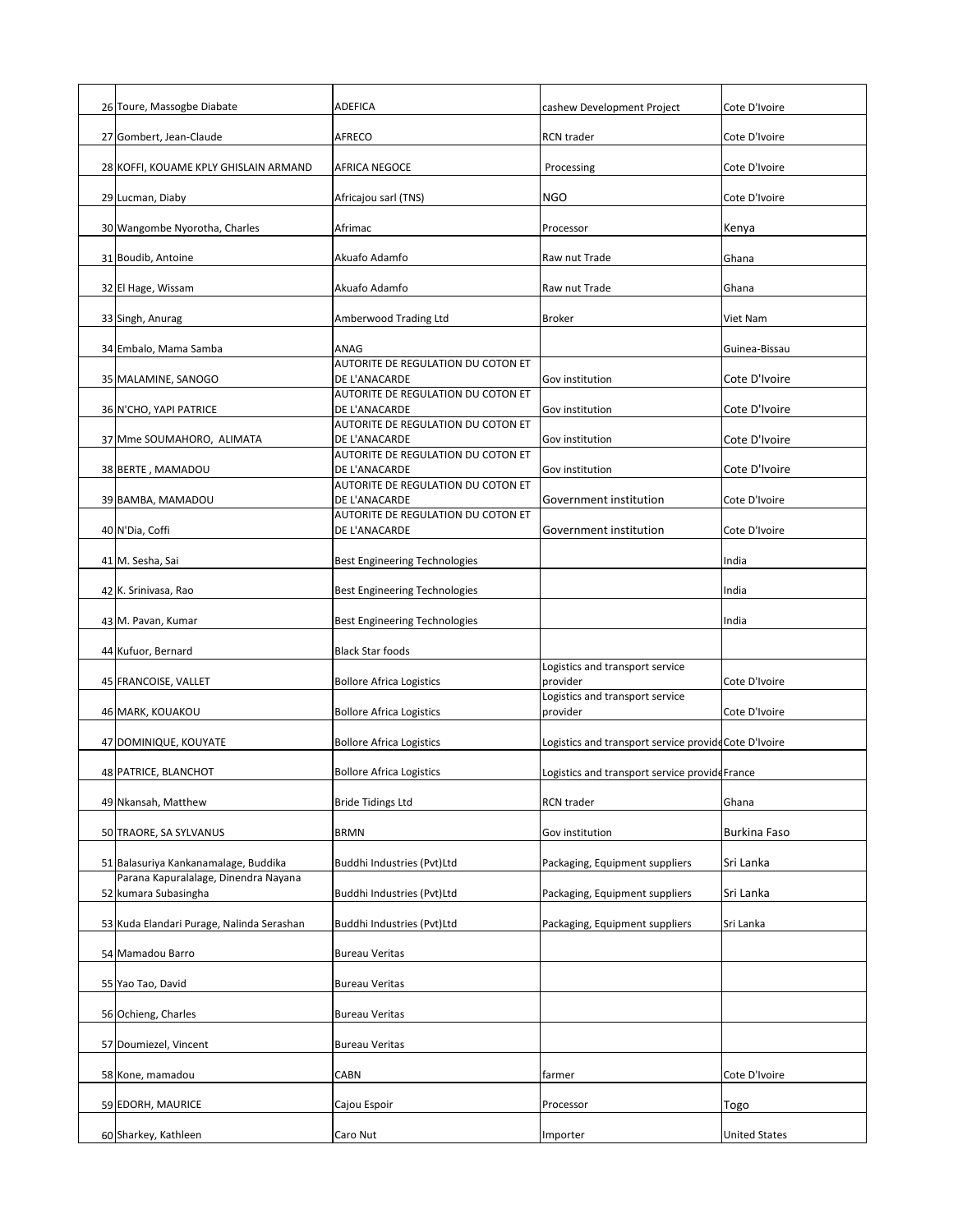| 61 Mahaffy, David                | Caro Nut                                           | Importer                   | <b>United States</b> |
|----------------------------------|----------------------------------------------------|----------------------------|----------------------|
| 62 Shaibu, Mubarick              | Caro Nut                                           | Roasting and Salting       |                      |
| 63 Yussif, Amankwa               | Cashew Buyers Association of Ghana                 | Other                      | Ghana                |
| 64 Ansoma, Justice Mahama        | Cashew Buyers Association of Ghana                 | Other                      | Ghana                |
| 65 Adjei, Alex                   | Cashew Buyers Association of Ghana                 | Other                      | Ghana                |
| 66 Myinga, Godlove               | Cashew nut Board of Tanzania                       |                            | Ghana                |
| 67 Ablah, Yvonne Abakle          | Cashew Trade Center Ghana                          | Other                      | Ghana                |
| 68 Bos, Arno                     | Cashew Trade Centre Ghana Ltd                      | <b>RCN</b> trader          | Ghana                |
| 69 Rehman, Abdul                 | CashewGam                                          | Processing                 | Gambia               |
| 70 Caramelo, Antonio Manuel      | CashewGam                                          | Processing                 | Gambia               |
| 71 papanna, swapna               | Cashewinfo.com                                     |                            | India                |
| 72 Nyoni, Theofora               | Cashewnut Board of Tanzania                        | Government institution     | <b>Tanzania</b>      |
| 73 Juma, Mfaume                  | Cashewnut Board of Tanzania                        | Government institution     | <b>Tanzania</b>      |
| 74 Abdallah, Anna                | Cashewnut Board of Tanzania                        | Government institution     | Tanzania             |
| 75 Kilasa, Ugumba                | <b>Cashewnut Board of Tanzania</b>                 | Government institution     | Tanzania             |
| 76 Malegesi, Mangile             | Cashewnut Board of Tanzania                        | Government institution     | Tanzania             |
| 77 Karamagi, Muzamil             | Cashewnut Board of Tanzania                        | Government institution     | Tanzania             |
| 78 Lenga, Suleiman               | Cashewnut Board of Tanzania                        | Government institution     | Tanzania             |
| 79 Nkinde, Athman                | Cashewnut Board of Tanzania                        | Government institution     | <b>Tanzania</b>      |
| 80 DOSSO, ABOU                   | Cellule de Coordination de la Cooperation<br>CI-UE | Government institution     | Cote D'Ivoire        |
| 81 KONE EPOUSE TOGUILA, NABINDOU | Cellule de Coordination de la Cooperation<br>CI-UE | Government institution     | Cote D'Ivoire        |
| 82 ESSIS, Emmanuel               | <b>CEPICI</b>                                      | Gov institution            | Cote D'Ivoire        |
| 83 Biley, Jean-Guy               | <b>CFS</b>                                         |                            | Ghana                |
| 84 Rene, Yeo Mehoua              | <b>CKFCI (TNS)</b>                                 | <b>NGO</b>                 | Cote D'Ivoire        |
| 85 Akoto, Esther                 | Cocoa Research Institute of Ghana                  | Cashew Sector Organisation | Ghana                |
| 86 Padi, Francis                 | Cocoa Research Institute of Ghana                  | Cashew Sector Organisation | Ghana                |
| 87 Dr. Opoku-Ameyaw, Kwabena     | Cocoa Research Institute of Ghana                  | Cashew Sector Organisation | Ghana                |
| 88 Opoku, George                 | Cocoa Research Institute of Ghana                  | Cashew Sector Organisation | Ghana                |
| 89 Ajao, Gafar                   | Commercial Agricultural Development<br>Project     | Government institution     | Nigeria              |
| 90 Vieira, Bruno                 | Condor Nuts / Condor Caju                          |                            | Mozambique           |
| 91 N'GUETTIA, Assoumou           | <b>COOPABGB</b>                                    | <b>Farmer Cooperative</b>  | Cote D'Ivoire        |
| 92 KOFFI, Yao Appia              | coopradi                                           | Raw nut Trade              | Cote D'Ivoire        |
| 93 COULIBALY, Siriki             | <b>COPAS</b>                                       | <b>Farmer Cooperative</b>  | Cote D'Ivoire        |
| 94 KONE, Amed Tidiane            | <b>COPAS</b>                                       |                            | Cote D'Ivoire        |
| 95 Shelke, Kantha                | Corvus Blue                                        | Scientific                 | <b>United States</b> |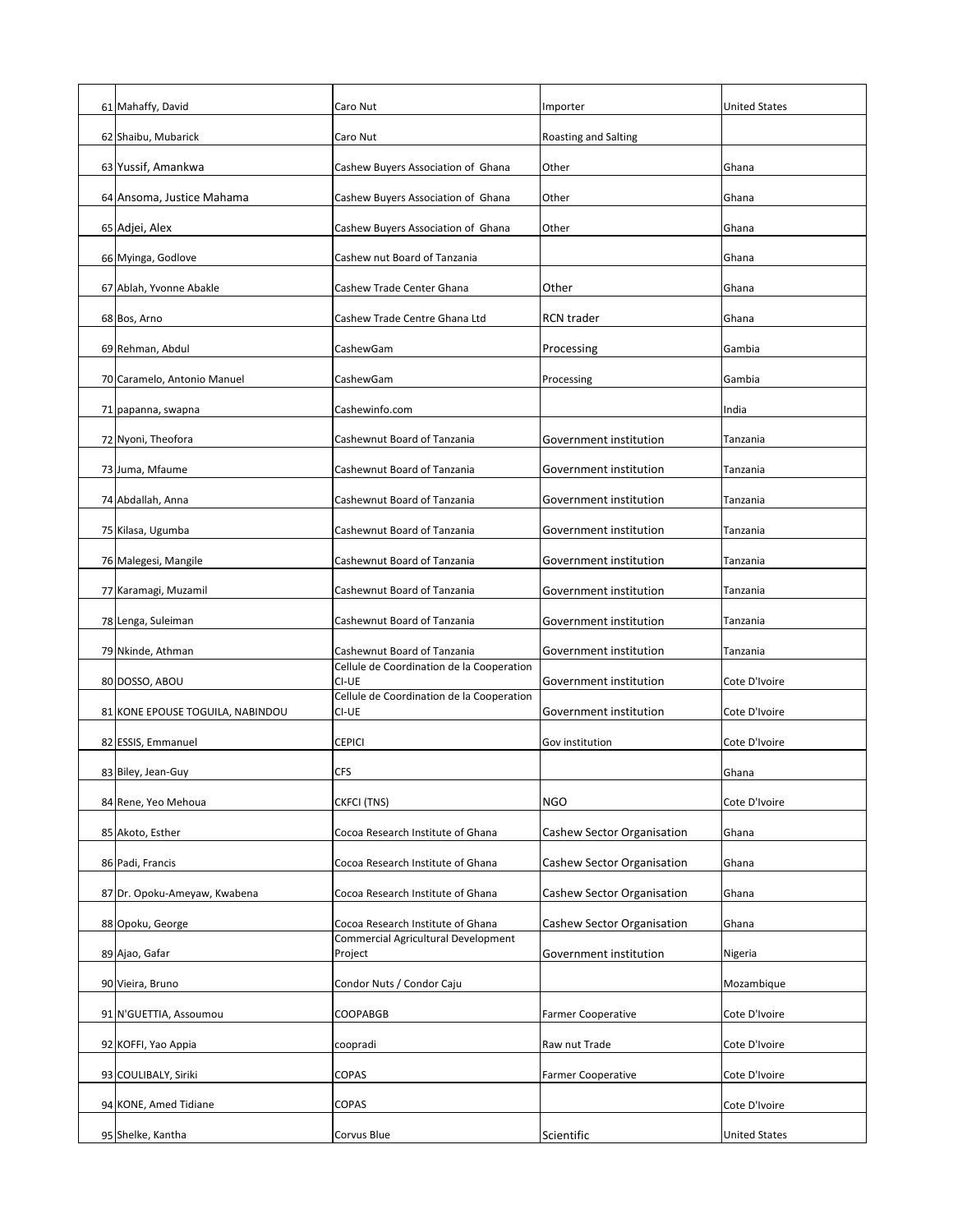| 96 Hewes, Christopher Michael  | Corvus Blue                                                             | <b>Industry Consultant/Expert</b>           | <b>United States</b> |
|--------------------------------|-------------------------------------------------------------------------|---------------------------------------------|----------------------|
| 97 MANLAN, Michel              | COTE D'IVOIRE MINISTRY OF INDUSTRY &<br><b>MINING</b>                   | Government institution                      | Cote D'Ivoire        |
| 98 CISSE, Mamadou              | <b>CPNK</b>                                                             | <b>Farmer Cooperative</b>                   | Cote D'Ivoire        |
| 99 De Bruine, Dirk             | <b>CWT Commodities(Sitos)</b>                                           |                                             |                      |
|                                |                                                                         |                                             |                      |
| 100 Teepe, Ruud                | <b>CWT Commodities(Sitos)</b>                                           | Logistics and transport service             |                      |
| 101 Diouf, Assane              | DAMCO LOGISTICS GHANA LIMITED                                           | provider<br>Logistics and transport service | Ghana                |
| 102 EASAH, JAMILA              | <b>DELMAS SHIPPING GHANA LTD</b>                                        | provider<br>Logistics and transport service | Ghana                |
| 103 COLE, GEOFFREY             | <b>DELMAS SHIPPING GHANA LTD</b>                                        | provider                                    | Ghana                |
| 104 BOKO, Celestin             | EBID/BIDC                                                               | <b>Financial Institution</b>                | Cote D'Ivoire        |
| 105 Gogoe, Seth                | EcoAdev(Fairmatch Support)                                              | other                                       | Ghana                |
| 106 ADOFO-ADDO, KINGSLEY       | <b>ECOBANK GHANA LIMITED</b>                                            | <b>Financial Institution</b>                | Ghana                |
| 107 Ejima, Joseph              | Ejima Ogbadu Strategic Farms                                            |                                             |                      |
| 108 Muss, Momah                | Ejima Ogbadu Strategic Farms                                            |                                             |                      |
| 109 Ogbadi, Andrew             | Ejima Ogbadu Strategic Farms                                            |                                             |                      |
| 110 Samuel Aggrey              | elantra links                                                           | <b>Farmer Cooperative</b>                   | Ghana                |
| 111 Thien Hung Nguyen          | elantra links                                                           | <b>Farmer Cooperative</b>                   | Ghana                |
| 112 Gatua, Ng'ang'a Michael    | <b>Equatorial Nut Processors Ltd</b>                                    |                                             |                      |
|                                |                                                                         | Processing                                  | Kenya                |
| 113 Karani, Danson Munene      | <b>Equatorial Nut Processors Ltd</b>                                    | Processing                                  | Kenya                |
| 114 Kieme, Alex                | <b>Equatorial Nut Processors Ltd</b><br><b>ESTEEMMA DIAMONDS GLOBAL</b> |                                             | Kenya                |
| 115 BALOGUN, JOSEPH OLALEKAN   | <b>INVESTMENT LIMITED</b>                                               |                                             | Nigeria              |
| 116 Modh, Tejhash              | <b>Export Trading Group</b>                                             | Raw nut Trade                               | Tanzania             |
| 117 uit de Bosch, Herman       | FairMatch Support                                                       | Other                                       | Netherlands          |
| 118 Briard, Mathieu*           | FairMatch Support                                                       | <b>NGO</b>                                  | <b>Burkina Faso</b>  |
| 119 GONAIRI, Lou Younan Edwige | Farm Invest                                                             | Raw nut Trade                               | Cote D'Ivoire        |
| 120 MEITE, Mamoudou            | <b>FILCAJOU</b>                                                         | <b>Farmer Cooperative</b>                   | Cote D'Ivoire        |
| 121 TRAORE, Assita Cherie      | <b>FIRCA</b>                                                            | Gov institution                             | Cote D'Ivoire        |
| 122 SANDANNANDAN, Nair         | <b>FLUDOR BENIN SA</b>                                                  | <b>RCN</b> trader                           | <b>Benin</b>         |
| 123 KAITHOT, Unnikrishnan      | FLUDOR BENIN SA                                                         | <b>RCN</b> trader                           | Benin                |
| 124 KATCHER, DEEPAK            | <b>FLUDOR BENIN SA</b>                                                  | <b>RCN</b> trader                           | Benin                |
| 125 Srivatsava, Ganapathy      | <b>Foretell Business Solution Private Limited</b>                       |                                             | India                |
| 126 Prom, Beatrice A.          | Gambia Chamber of Commerce and<br>Industry                              | Other                                       | Gambia               |
|                                |                                                                         |                                             |                      |
| 127 Carvalho, Anthony G.       | Gambia Groundnut Corporation Limited                                    |                                             | Gambia               |
| 128 Njie, Alhaji Tafsirr S. A. | Gambia Groundnut Corporation Limited                                    | Other                                       | Gambia               |
| 129 DODOR, Kossivi             | <b>GARI FUND</b>                                                        |                                             | <b>Togo</b>          |
| 130 Nkrumah, George            | <b>GENSAP Ventures</b>                                                  |                                             |                      |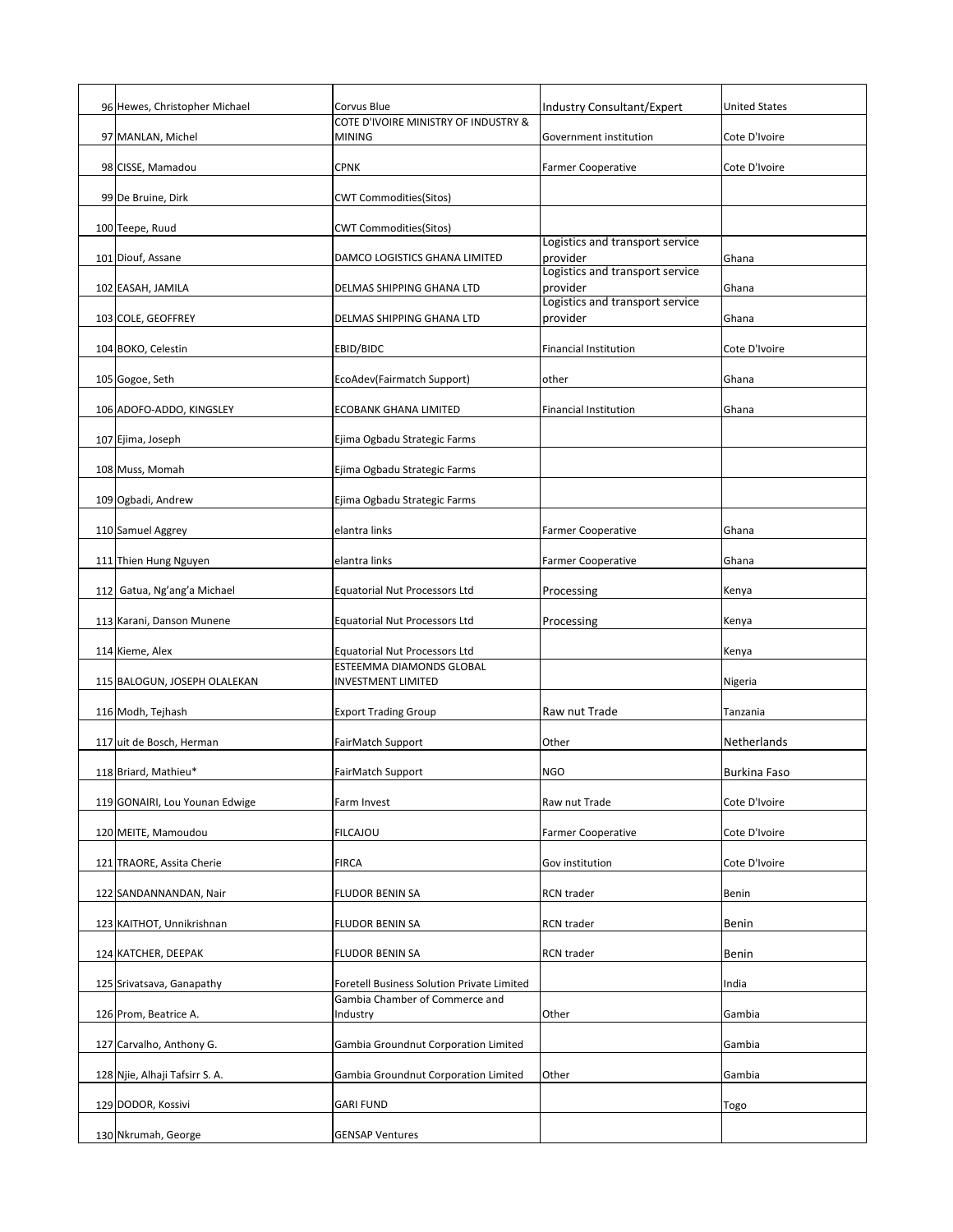| 131 Adu, Kwaku                  | Ghana Cashew Industry Association      | <b>Cashew Sector Organisation</b> | Ghana |
|---------------------------------|----------------------------------------|-----------------------------------|-------|
| 132 Gyan, Peter                 | Ghana Cashew Industry Association      | Cashew Sector Organisation        | Ghana |
| 133 Asare-Attrams, Yaw          | Ghana Cashew Industry Association      | Cashew Sector Organisation        | Ghana |
| 134 Addae, Mark Kwasi           | Ghana Cashew Industry Association      | Cashew Sector Organisation        | Ghana |
| 135 Chief Tampuri, Adams        | Ghana Cashew Industry Association      | Cashew Sector Organisation        | Ghana |
| 136 Okrah, Banyo                | Ghana Cashew Industry Association      | Cashew Sector Organisation        | Ghana |
| 137 Sumani, Iddrisu             | Ghana Cashew Industry Association      | Cashew Sector Organisation        | Ghana |
| 138 Sarpong, Mary               | Ghana Cashew Industry Association      | Cashew Sector Organisation        | Ghana |
| 139 Twum, Cecilia               | Ghana Cashew Industry Association      | Cashew Sector Organisation        | Ghana |
| 140 Effa, Benjamin              | Ghana Cashew Industry Association      | Cashew Sector Organisation        | Ghana |
| 141 Andoh, Charlotte            | Ghana Cashew Industry Association      | Cashew Sector Organisation        | Ghana |
| 142 Minta-Asare, Erica          | Ghana Cashew Industry Association      | Cashew Sector Organisation        | Ghana |
| $143$ Smith,                    | Ghana Cashew Industry Association      | Cashew Sector Organisation        | Ghana |
| 144 Kudiabor, Veronica          | Ghana Cashew Industry Association      | Cashew Sector Organisation        | Ghana |
| 145 Banini, Veronica            | Ghana Cashew Industry Association      | Cashew Sector Organisation        | Ghana |
| 146 Kwadwo, Matthew Fah         | Ghana Cashew Industry Association      | Cashew Sector Organisation        | Ghana |
| 147 Gariba, Justus              | Ghana Cashew Industry Association      | <b>Cashew Sector Organisation</b> | Ghana |
| 148 Acheampong, Kojo            | Ghana Cashew Industry Association      | Cashew Sector Organisation        | Ghana |
| 149 Polyprint Ltd               | Ghana Cashew Industry Association      | Cashew Sector Organisation        | Ghana |
| 150 Dwomoh, Emmanuel            | Ghana Cashew Industry Association      | Cashew Sector Organisation        | Ghana |
| 151 Amedzro, Yayra              | Ghana Cashew Industry Association      | Cashew Sector Organisation        | Ghana |
| 152 Semabia, Judith             | Ghana Cashew Industry Association      | Cashew Sector Organisation        | Ghana |
| 153 Agble, Gideon               | Ghana Cashew Industry Association      | Cashew Sector Organisation        | Ghana |
| 154 Goodhead, Emmanuel          | Ghana Cashew Industry Association      | Cashew Sector Organisation        | Ghana |
| 155 Debre, Stephen              | Ghana Cashew Industry Association      | Cashew Sector Organisation        | Ghana |
| 156 Addaquay, John              | Ghana Cashew Industry Association      | Cashew Sector Organisation        | Ghana |
| 157 Dr. Annan, Betty            | Ghana Cashew Industry Association      | Cashew Sector Organisation        | Ghana |
| 158 Osei-Akoto, Seth            | Ghana Cashew Industry Association      | Cashew Sector Organisation        | Ghana |
| 159 Swatson, Eleanor            | Ghana Cashew Industry Association      | Cashew Sector Organisation        | Ghana |
| 160 Owusu, Patrick              | Ghana Cashew Industry Association      | Cashew Sector Organisation        | Ghana |
| 161 Owusu, Emmanuel             | Ghana Cashew Industry Association      | Cashew Sector Organisation        | Ghana |
| 162 Buabeng, Adams              | Ghana Cashew Industry Association      | <b>Cashew Sector Organisation</b> | Ghana |
| 163 Mensah, Sylvester De Clercq | Ghana Ministry of Food And Agriculture | Government Institution            | Ghana |
| 164 Dotse, Samuel               | Ghana Ministry of Food And Agriculture | Government Institution            | Ghana |
| 165 Poku, George Osei           | Ghana Ministry of Food And Agriculture | Government Institution            | Ghana |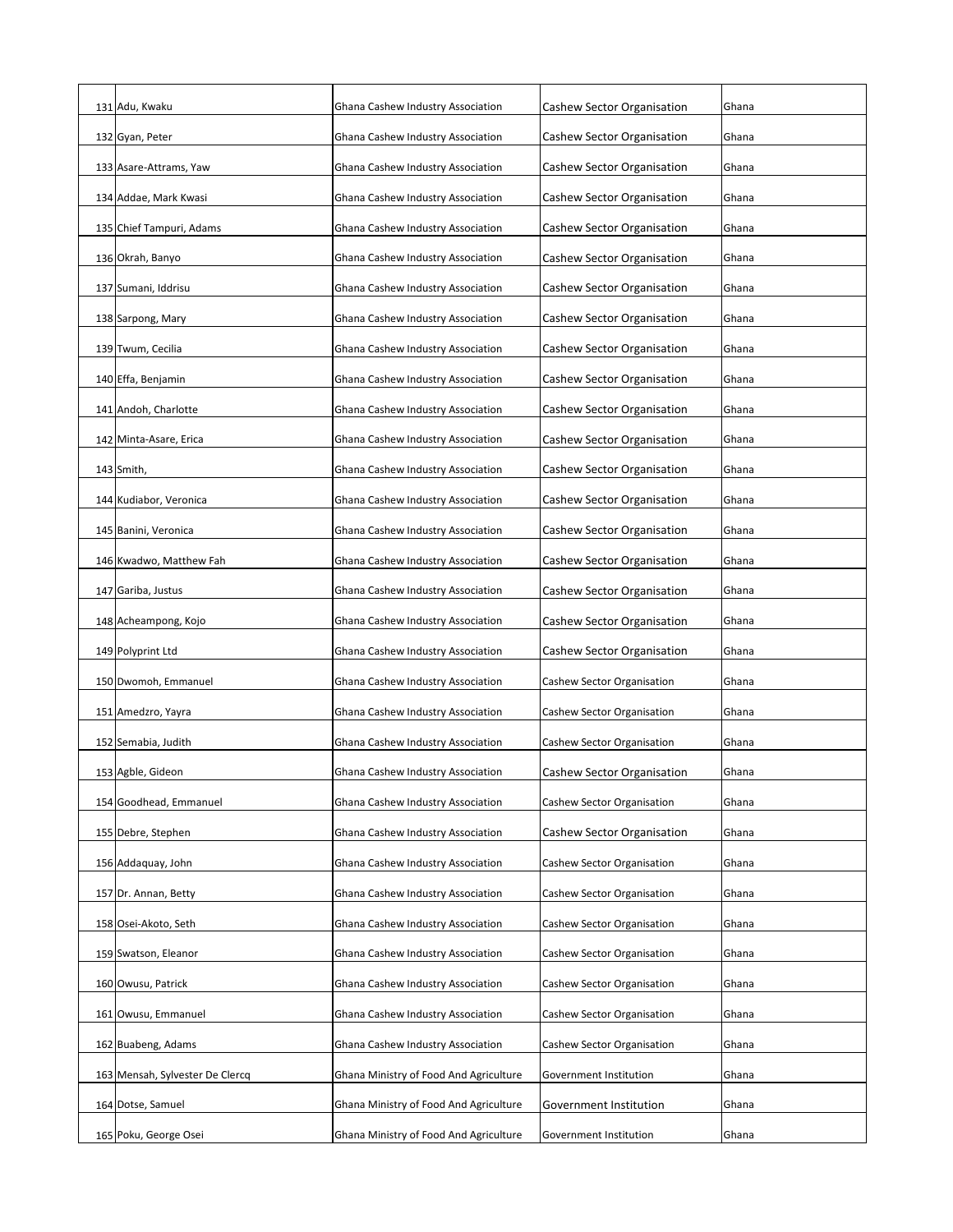| 166 Nelson, Daniel          | Ghana Ministry of Food And Agriculture                                | Government Institution      | Ghana                |
|-----------------------------|-----------------------------------------------------------------------|-----------------------------|----------------------|
| 167 Akyea, Aaron            | Ghana Ministry of Food And Agriculture                                | Government Institution      | Ghana                |
| 168 Addae, Abraham Manu     | Ghana Ministry of Food And Agriculture                                | Government Institution      | Ghana                |
| 169 Salifu, A.R.Z           | Ghana Ministry of Food And Agriculture                                | Government Institution      | Ghana                |
| 170 Hon. Alhassan, Yakubu   | Ghana Ministry of Food And Agriculture                                | Government Institution      | Ghana                |
| 171 Asante-Krobea, Emmanuel | Ghana Ministry of Food And Agriculture                                | Government Institution      | Ghana                |
| 172 Denkyira, Ofosu         | Ghana Ministry of Food And Agriculture                                | Government Institution      | Ghana                |
| 173 Konadu, Freeman         | Ghana Ministry of Food And Agriculture                                | Government Institution      | Ghana                |
| 174 Amenu, Loverage         | Ghana Ministry of Food And Agriculture                                | Government Institution      | Ghana                |
| 175 Nyarko-Mensah, Gerald   | Ghana Ministry of Trade and Industry                                  | Government Institution      | Ghana                |
| 176 Osei, Maxwell Kusi      | Ghana Ministry of Trade and Industry                                  | Government Institution      | Ghana                |
| 177 Obeng, Peter            | Ghana Ministry of Trade and Industry                                  | Government Institution      | Ghana                |
| 178 Quarshie, Anita         | Ghana Ministry of Trade and Industry                                  | Government Institution      | Ghana                |
| 179 Bartels, Papa Kow       | Ghana Ministry of Trade and Industry                                  | Government Institution      | Ghana                |
| 180 Kiefer, Ludwig          | <b>GIZ MOAP</b>                                                       |                             |                      |
| 181 DENE, Abdoulaye         | <b>GLOBAL CASHEW CONSULTING</b>                                       | Industry Consultant/Expert  | Cote D'Ivoire        |
| 182 Blokland, Kees          | <b>Global Trading Agency</b>                                          |                             | Netherlands          |
| 183 AHEDOR, EBENEZER        | <b>Goodrich Trucks Limited</b>                                        |                             | Ghana                |
| 184 BROU, Jean-Claude K.    | Government of Cote d'Ivoire                                           | Government institution      | Cote D'Ivoire        |
| 185 Karuppiah, Romasamy     | <b>Greenlands Commodities</b>                                         | Raw nut Trade               | Ghana                |
| 186 Ndiaye, Mocktar         | <b>Groupe BENKAN SARL</b>                                             |                             | <b>Benin</b>         |
| 187 shiota, masahiro        | hardnut international ltd.                                            | <b>Broker</b>               | Japan                |
| 188 Anyanwu, Peace          | Havilah Global Services Ltd                                           | <b>RCN</b> trader           | Nigeria              |
| 189 DIARRA, Amara Oumar     | 12T                                                                   | Other                       | Cote D'Ivoire        |
| 190 Fraats, Judith          | IDH The Sustainable Trade Initiative                                  | <b>Bilateral Aid Agency</b> | Netherlands          |
| 191 Bruggink, Tony          | IDH The Sustainable Trade Initiative                                  | <b>Bilateral Aid Agency</b> | Netherlands          |
| 192 Maiopue, Filomena       | Incaju                                                                | Government institution      | Mozambique           |
| 193 Matos, Rui              | INCAJU(Cashew Promotion Institute of<br>Mozambique)                   | Government institution      | Mozambique           |
| 194 Mouramane, FOFANA       | <b>INIE</b>                                                           | Governmental institution    | Cote D'Ivoire        |
| 195 M'bouke, Elie Sylvain   | <b>INIE</b>                                                           | Governmental institution    | Cote D'Ivoire        |
| 196 N'DJOLOSSE, Kouami      | <b>INRAB (Institut National des Recherches</b><br>Agricoles du Benin) |                             | <b>Benin</b>         |
| 197 KODJO, Siaka            | <b>INRAB</b> (Institut National des Recherches<br>Agricoles du Benin) |                             | <b>Benin</b>         |
| 198 Baldyga, Pamela         | International Marketing Systems, Ltd.                                 | Importer                    | <b>United States</b> |
| 199 Yeager Sallah, Jo Anne  | International Relief & Development (IRD)                              | <b>NGO</b>                  | Gambia               |
| 200 Cisse, Lamine           | International Relief & Development (IRD)                              | <b>NGO</b>                  | Senegal              |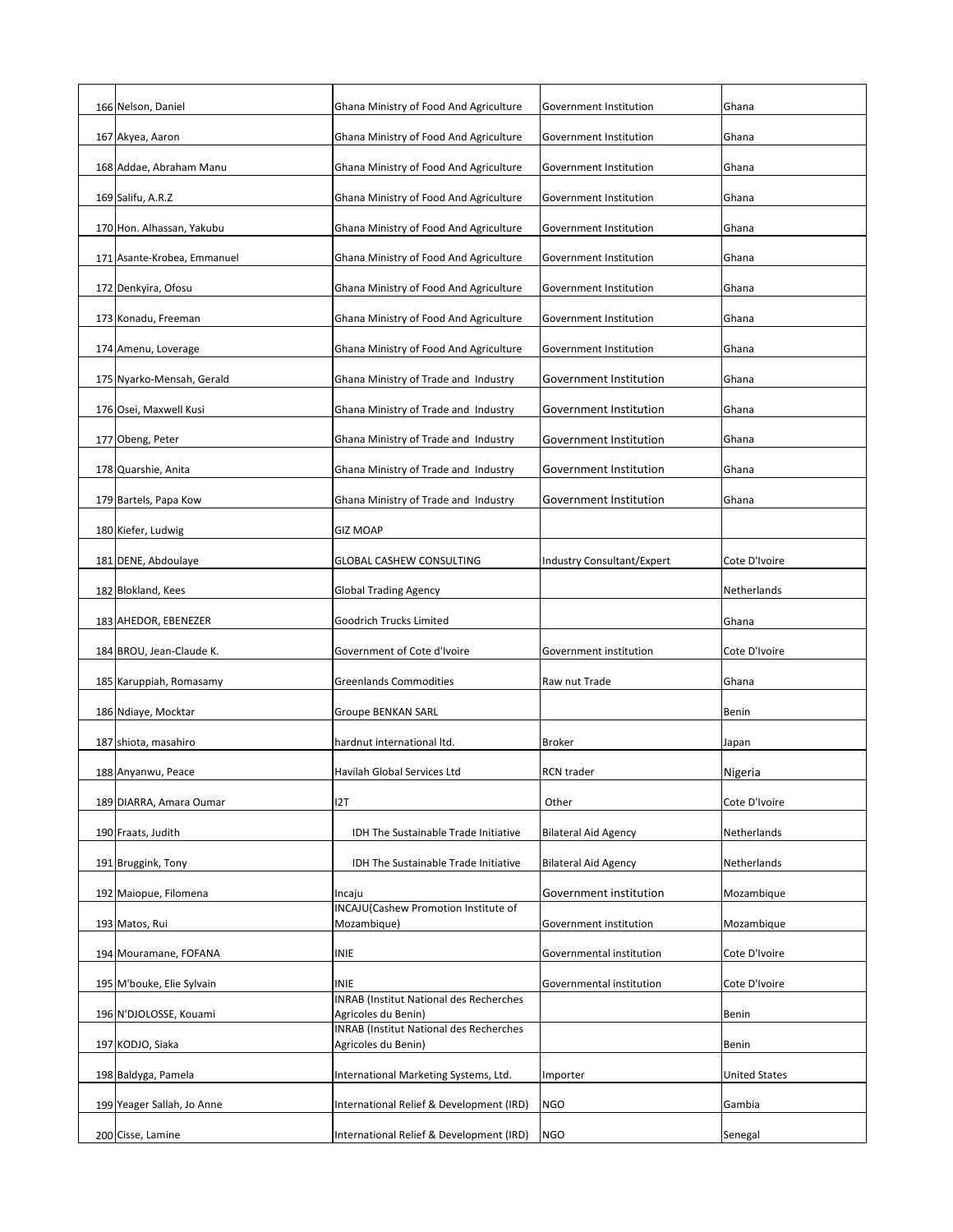| 201 Bassene, Djimpa            | International Relief & Development (IRD)                                         | <b>NGO</b>                  | Senegal              |
|--------------------------------|----------------------------------------------------------------------------------|-----------------------------|----------------------|
| 202 Humphrey, Olu Roberts      | International Relief & Development (IRD)                                         | <b>NGO</b>                  | Senegal              |
| 203 Schipper, Wim              | Intersnack-Procurement B.V.                                                      | <b>Roasting and Salting</b> | Netherlands          |
| 204 Lewis-Lejeune, Joseph      | Jolee Farms                                                                      |                             |                      |
| 205 Wainaina, Patrick          | <b>Jungle Nuts</b>                                                               | Processor                   | Kenya                |
| 206 Mbatia, Anthony            | Jungle Nuts                                                                      | Processor                   | Kenya                |
| 207 Kimani, Paul               | Jungle Nuts                                                                      | Processor                   | Kenya                |
| 208 Abdoulaye, Toure           | KAAP-AGRI (TNS)                                                                  | <b>NGO</b>                  | Cote D'Ivoire        |
| 209 Dikko, Garba               | <b>KD FOODS</b>                                                                  |                             | Nigeria              |
| 210 Hon. Mwalimu, Katana Menza | Kenya Ministry of Agriculture                                                    | Government institution      | Kenya                |
| 211 Mr. Mwamure, Maitha M.     | Kenya Ministry of Agriculture                                                    | Government institution      | Kenya                |
| 212 Maina Njeruh, Stanley      | Kenya Nut Company                                                                | Core                        | Kenya                |
| 213 Owino, Henry               | Kenya Nut Company                                                                | Core                        | Kenya                |
| 214 Hon. Kingi, Amason Jeffah  | Kilifi County of Kenya                                                           | Government institution      | Kenya                |
| 215 Taylor, Raymond            | Kona Agro Processing Limited                                                     | Processing                  | Ghana                |
| 216 Taylor, Kwabena            | Kona Agro Processing Limited                                                     | Processing                  | Ghana                |
| 217 Doulatram, Sham            | Kontakt pro                                                                      | Raw nut Trade               | Nigeria              |
| 218 Sinclair, Harry            | Kraft Foods Group                                                                | Roasting and Salting        | <b>United States</b> |
| 219 Hochstein, Stephan         | LBNuts                                                                           | Importer                    | Switzerland          |
| 220 Gomes, Gaelle              | <b>LBNuts AG</b>                                                                 | Importer                    | Switzerland          |
| 221 Emrich, Jens               |                                                                                  |                             | Switzerland          |
|                                | <b>LBNuts AG</b>                                                                 | Importer                    |                      |
| 222 Nguyen, Le Hoang To        | Long Son Ltd                                                                     |                             | Viet Nam             |
| 223 Spuij, Machiel             | Masasi high Farmers                                                              |                             | Tanzania             |
| 224 Bhargava, Anurag           | Maviga Ghana Ltd                                                                 | <b>RCN</b> trader           | Ethiopia             |
| 225 CHANDRA DAS, PRABHAT       | Maviga Ghana Ltd                                                                 | Raw nut Trade               | Ghana                |
| 226 Yeung, Joseph              | <b>Mim Cashews</b>                                                               | processor                   | Ghana                |
| 227 Lars, Wallevik             | Mim Cashews                                                                      | processor                   | Ghana                |
| 228 Kabore, Moussa             | Ministry of Agric-BF                                                             |                             |                      |
| 229 De Saint, Rodrique         | Ministry of Mines and industry-CI<br>Ministry of Trade and Valorisation of local |                             |                      |
| 230 Nanque, Andre              | products-Guinea Bissau<br>Ministry of Trade and Valorisation of local            | Government institution      | Guinea-Bissau        |
| 231 Djalo, Abbas               | products-Guinea Bissau                                                           | Government institution      | Guinea-Bissau        |
| 232 BINI YAO, PETE             | MUTAZA-ECODAIZ                                                                   | <b>Farmer Cooperative</b>   | Cote D'Ivoire        |
| 233 OSSENE OUATTARA, YAO       | MUTAZA-ECODAIZ                                                                   | <b>Farmer Cooperative</b>   | Cote D'Ivoire        |
| 234 Taraf, Georgette           | Nad&Co Company                                                                   | Processing                  | <b>Benin</b>         |
| 235 Kasuga, Louis              | Naliendele Agricultural Research Institute                                       | Gov                         | Tanzania             |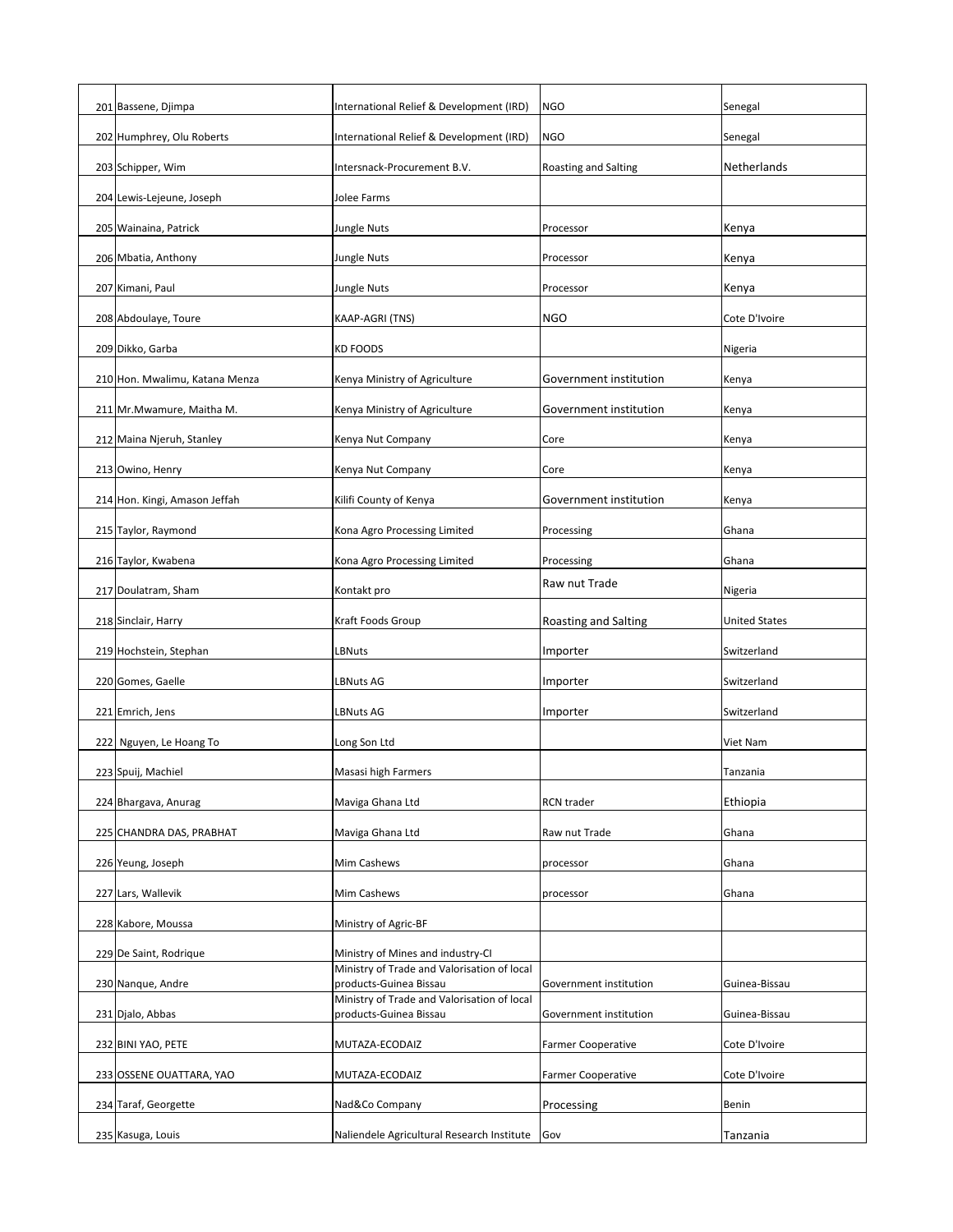| 236 Shomari, Shamte           | Naliendele Agricultural Research Institute                     | Gov                          | Tanzania             |
|-------------------------------|----------------------------------------------------------------|------------------------------|----------------------|
| 237 Masawe, Peter             | Naliendele Agricultural Research Institute                     | Gov                          | Tanzania             |
| 238 Madeni, Joachim           | Naliendele Agricultural Research Institute                     | Gov                          | Tanzania             |
| 239 Mneney, Emmarold          | Naliendele Agricultural Research Institute                     | Gov                          | Tanzania             |
| 240 Bashiru, Ramadhan         | Naliendele Agricultural Research Institute                     | Scientific                   | Tanzania             |
| 241 faseru, tola              | National Cashew Association Of Nigeria                         | <b>NGO</b>                   | Nigeria              |
| 242 Ogoegbunam, Chukwurah     | <b>NEXTT</b>                                                   | Other                        | Nigeria              |
| 243 Mario Alfredo, Mendonca   | No Fianca                                                      | <b>NGO</b>                   | Guinea-Bissau        |
| 244 Muigai, Charles           | NUT PROCESSORS ASSOCIATION OF KENYA Cashew Development Project |                              | Kenya                |
| 245 Hon. Mvurya, Salim M.     | NUT PROCESSORS ASSOCIATION OF KENYA Cashew Development Project |                              | Kenya                |
| 246 Mwaduga, Mohammed         | NUT PROCESSORS ASSOCIATION OF KENYA Cashew Development Project |                              | Kenya                |
| 247 Ousmane, Diabate          | Ocean SA                                                       | Raw nut Trade                | Cote D'Ivoire        |
| 248 Hoondert, Hubert          | Ocean SA                                                       | Raw nut Trade                | Cote D'Ivoire        |
| 249 Tossou, Nicaise           | Oikocredit                                                     | <b>Financial Institution</b> | <b>Benin</b>         |
| 250 Koramoa, Maria            | Oikocredit                                                     | <b>Financial Institution</b> | Ghana                |
| 251 Tuayeringha, Oyinkro Gana | Nigeria Min. of Trade                                          |                              | Cote D'Ivoire        |
| 252 Mittal, Vishal            | <b>OLAM</b>                                                    | Processing                   | Nigeria              |
| 253 Kumar, Samir              | <b>OLAM</b>                                                    | Raw nut Trade                | Ghana                |
| $254 R,$ Ganesh               | <b>OLAM</b>                                                    | Processing                   | <b>Viet Nam</b>      |
| 255 K, Mallikarjuna           | <b>OLAM</b>                                                    | Processing                   | Cote D'Ivoire        |
| 256 Rao, Suraj                | Omni Value                                                     | <b>RCN</b> trader            | Cote D'Ivoire        |
| 257 Chaabane, Taoufik         | ONUDI                                                          |                              |                      |
| 258 Owusuansah, Mark          | Outgrower and Value Chain Fund (OVCF)                          | Government institution       | Ghana                |
| 259 Skinner, Tom              | PACE Tanzania                                                  |                              |                      |
| 260 Sene, Lamine              | <b>PADEC</b>                                                   | Core Member                  | Senegal              |
| 261 BALDE, Samba Moussa       | <b>PADEC</b>                                                   | Gov                          | Senegal              |
| 262 DIAO, Serigne Sidy Gaye   | <b>PADEC</b>                                                   | Gov                          | Senegal              |
| 263 NIOUKY, NOELLE            | PADEC/ TABLE FILIERE ANACARDE                                  | Processor                    | Senegal              |
| 264 Fatou Dieng               | PADEC/ TABLE FILIERE ANACARDE                                  | Processor                    | Senegal              |
| 265 Ramanathan, Gowthaman     | Padworth Company Limited                                       | <b>RCN</b> trader            | <b>Hong Kong</b>     |
| 266 SAU YUE, LAM              | Padworth Company Limited                                       | <b>RCN</b> trader            | <b>Hong Kong</b>     |
| 267 Palmer, Kevin             | Palmer International                                           | Importer                     | <b>United States</b> |
| 268 Cisse, Amadou             | Passy Cashew Farmers Association                               | <b>Farmer Cooperative</b>    | Senegal              |
| 269 Ichapi, Mohamed           | PC MAKE                                                        |                              |                      |
| 270 Djitte, Cherif            | Peace Corps/Senegal                                            |                              | Senegal              |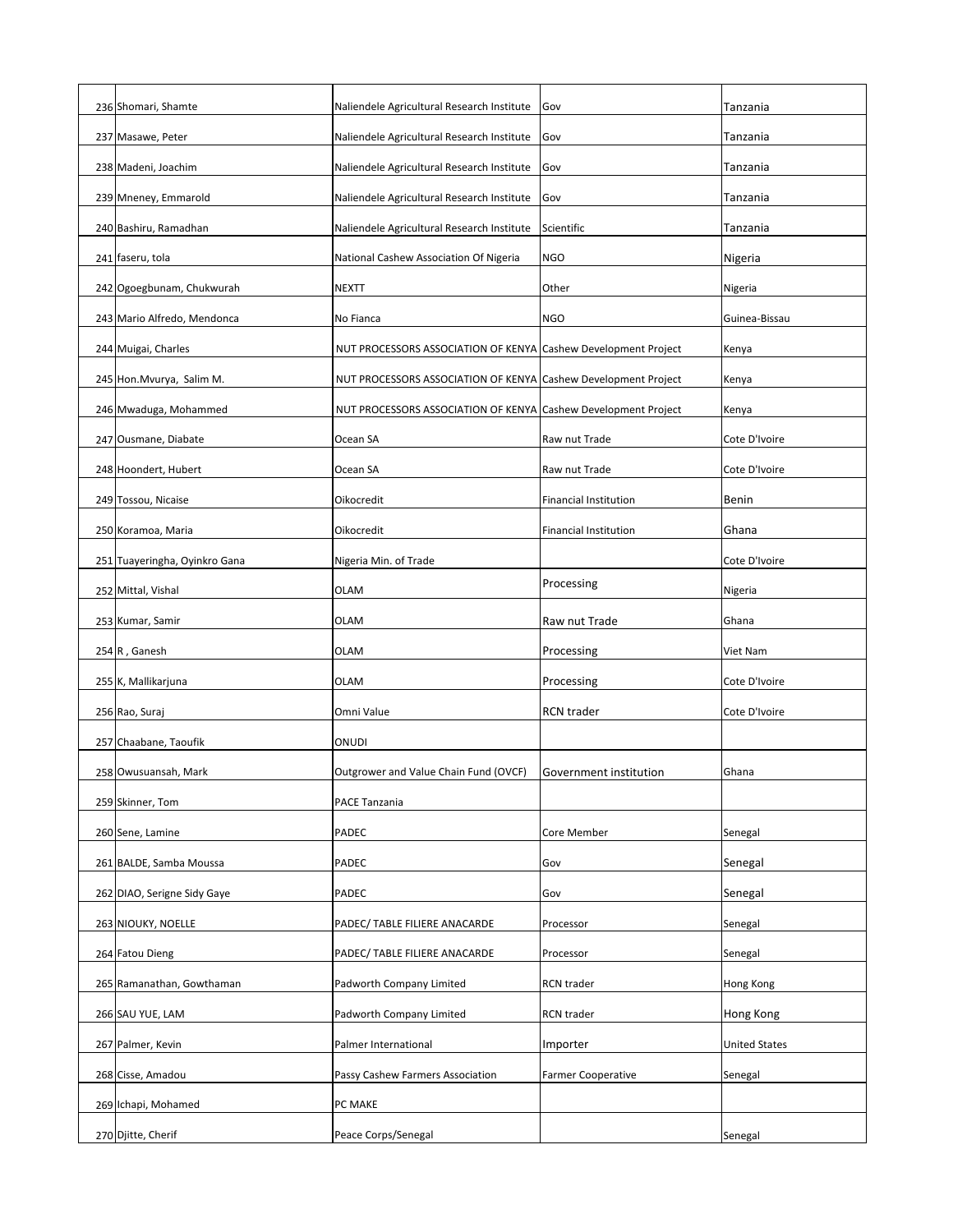| 271 BAZONGO, Georges                   | Producteurs                                                                        |                                   | Benin                |
|----------------------------------------|------------------------------------------------------------------------------------|-----------------------------------|----------------------|
| 272 R.V., NATHAN                       | Rajkumar Impex                                                                     | processor                         | India                |
| 273 Alasa, Saliu                       | Reconcile Nigeria Ltd                                                              |                                   |                      |
| 274 Smack, Ashley                      | Red River Foods, Inc.                                                              | Importer                          | <b>United States</b> |
| 275 Cooke, Mark                        | Red River Foods, Inc.                                                              | Other                             | <b>United States</b> |
| 276 Phipps, Dan                        | Red River Foods, Inc.                                                              | Importer                          | <b>United States</b> |
| 277 Tilton, Wayne                      | Red River Foods, Inc.                                                              | Cashew Development Project        | Ghana                |
| 278 De Paoli, Edoardo                  | responsAbility Investments AG                                                      | <b>Finance Institution</b>        | France               |
| 279 Rosini, Marco                      | responsAbility Investments AG                                                      | <b>Financial Institution</b>      | Switzerland          |
|                                        |                                                                                    |                                   |                      |
| 280 Ndegwa, Daniel                     | responsAbility Investments AG                                                      |                                   | Kenya                |
| 281 Ibrahim, Toure                     | ROMAF sarl (TNS)                                                                   | <b>NGO</b>                        | Cote D'Ivoire        |
| 282 Ghansah, Barbara                   | <b>Root Capital</b>                                                                |                                   | Ghana                |
| 283 Chigbo, Simplice                   | <b>Root Capital</b>                                                                |                                   | Cote D'Ivoire        |
| 284 Friedland, Carsten                 | <b>SAP</b><br>Secretariat of the Science, Technology and                           | Other                             | Germany              |
| 285 Arruda Coelho, Francisco           | Superior Education of Ceara (Brasil)                                               | Government institution            | <b>Brazil</b>        |
| 286 Sousa Lima, Antonio Mauricio       | Secretariat of the Science, Technology and<br>Superior Education of Ceara (Brasil) | Government institution            | <b>Brazil</b>        |
| 287 Parente, Jose Ismar Girao          | Secretariat of the Science, Technology and<br>Superior Education of Ceara (Brazil) | Gov institution                   | <b>Brazil</b>        |
| 288 Aybek, Adnan                       | Selam limited                                                                      | Importer                          | Tanzania             |
| 289 Pal, Dishan                        | Shenxing Gh Ltd                                                                    | Cashew Development Project        | Nigeria              |
| 290 Raaghavan, Naarayan                | Shenxing Gh Ltd                                                                    | <b>Cashew Development Project</b> | Singapore            |
| 291 Narayan, Vishanth                  | Shenxing Gh Ltd                                                                    | Cashew Development Project        | Singapore            |
| 292 Sorake, Suhan                      | Shenxing Gh Ltd                                                                    | Cashew Development Project        | Ghana                |
| 293 Toure, Mariam                      | SITA-SA                                                                            | Processing                        | Cote D'Ivoire        |
|                                        |                                                                                    |                                   |                      |
| 294 Gomes, Susana                      | SNV<br>SNV Netherlands Development                                                 | <b>NGO</b>                        | Guinea-Bissau        |
| 295 Amoako Agyare, Eric                | Organisation, Ghana                                                                |                                   | Ghana                |
| 296 NESSEMON, Fulbert                  | <b>SOBERY</b>                                                                      | Processing                        | Cote D'Ivoire        |
| 297 Kouame, Fils david vincent         | SOCIETE IVOIRIENNE DE TECHNOLOGIE<br><b>TROPICALE</b>                              | Scientific                        | Cote D'Ivoire        |
| 298 dosso, daouda                      | SOCIETE IVOIRIENNE DE TECHNOLOGIE<br><b>TROPICALE</b>                              | Cashew Development Project        | Cote D'Ivoire        |
| 299 VASSEUR, GERARD                    | SODEPAC INTERNATIONAL                                                              | Packaging, Equipment suppliers    | France               |
| 300 LETAILLEUR, THIERRY                | SODEPAC INTERNATIONAL                                                              | Packaging, Equipment suppliers    | France               |
| 301 Prabhu, Vinyak                     | Sopelgui Agro Industries                                                           | Processing                        | Guinea               |
| 302 Barry, El-Hadj Pellal              | Sopelgui Agro Industries                                                           | Processing                        | Guinea               |
| 303 MAOKOLA-MAJOGO, EDGAR DIONES       | SOUTHERN JUMBO CASHEWNUTS LTD                                                      |                                   | Tanzania             |
| 304 Turkson, Douglas                   | <b>Stanbic Bank Ghana</b>                                                          | <b>Financial Institution</b>      | Ghana                |
| 305 KINNINNON, Guillaume Razack Ishola | <b>SWCM HOLDING SA</b>                                                             | <b>NGO</b>                        | Cote D'Ivoire        |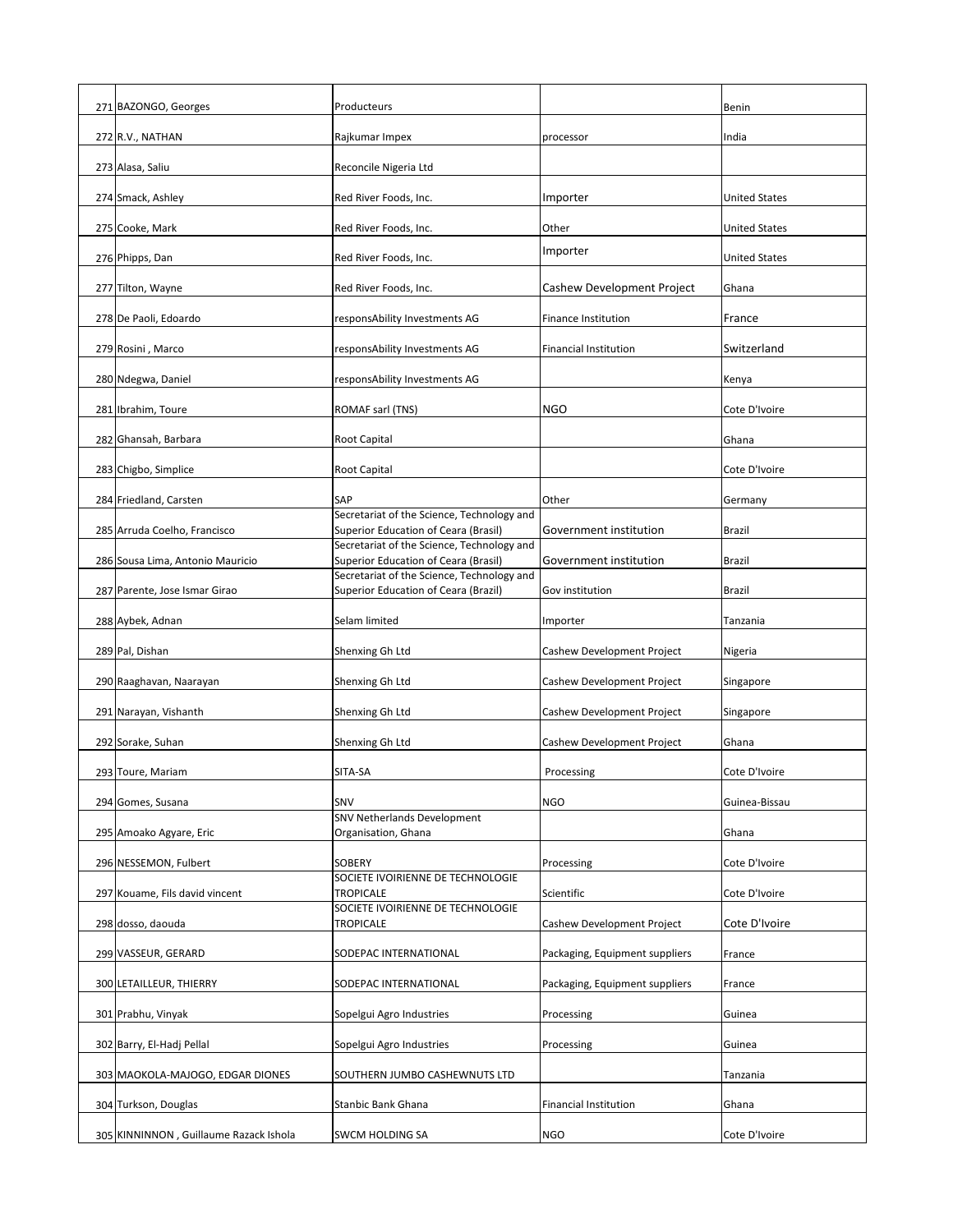| 306 Mmbaga, Twalib Timoth           | Tanzania Ministry of Agriculture     | Gov institution              | Tanzania              |
|-------------------------------------|--------------------------------------|------------------------------|-----------------------|
| 307 Malima, Adam Kighoma            | Tanzania Ministry of Agriculture     | Gov institution              | Tanzania              |
| 308 Pal, Shakti                     | Technoserve                          | <b>NGO</b>                   | Ghana                 |
| 309 Daouda, Yao                     | Technoserve                          | <b>NGO</b>                   | Cote D'Ivoire         |
| 310 Vasudev, Kamath                 | Technoserve                          | <b>NGO</b>                   | Cote D'Ivoire         |
| 311 Oloruntoyin, Olorunfemi         | Technoserve                          | <b>NGO</b>                   | Nigeria               |
| 312 Gage, Daria                     | Technoserve                          | <b>NGO</b>                   | Mozambique            |
| 313 Rosenblatt, Richard             | The Richard Franco Agency, Inc.      | <b>Broker</b>                | <b>United States</b>  |
| 314 Rabe, Jace                      | <b>Tolaro Global Benin</b>           |                              | <b>United States</b>  |
| 315 Raymond Coker                   | <b>ToxiMet</b>                       | Industry Consultant/Expert   | <b>United Kingdom</b> |
| 316 Ersin, Ali                      | <b>Toyart Itd</b>                    |                              | <b>Turkey</b>         |
| 317 Kepenc, Yaman                   | Toyart Itd                           | Importer                     | <b>Turkey</b>         |
| 318 van der Ven, Joke               | <b>Triodos Investment Management</b> | <b>Financial Institution</b> | Netherlands           |
| 319 YEO, Abou Mathias               | <b>UCONAKO</b>                       | <b>Farmer Cooperative</b>    | Cote D'Ivoire         |
| 320 SILUE, Yaya                     | <b>UCONAKO</b>                       | <b>Farmer Cooperative</b>    | Cote D'Ivoire         |
| 321 Joseph, DOSSOU                  | Universie d'Abomey-Calavi            | Scientific                   | Benin                 |
| 322 Luc Evenamaian, LOCO            | <b>URCPA</b>                         |                              | <b>Benin</b>          |
| 323 CHABI BARANON, Mohamed          | URCPA-AD                             | <b>Farmer Cooperative</b>    | <b>Benin</b>          |
| 324 SALIFOU, Moumouni               | URCPA-AD                             | <b>Farmer Cooperative</b>    | <b>Benin</b>          |
| 325 SEKE PHILIPPE, Jean Chrysostome | URCPA-AD                             | <b>Farmer Cooperative</b>    | Ghana                 |
| 326 HOUNTONDJI, Theodore            | URCPA-AD                             | <b>Farmer Cooperative</b>    | <b>Benin</b>          |
| 327 Martha Avience                  | <b>USAID</b>                         | <b>Bilateral Aid Agency</b>  | Nigeria               |
| 328 Wittnebel, Brian                | <b>USAID</b>                         |                              | Ghana                 |
| 329 Victor Doke                     | <b>USAID</b>                         |                              | Ghana                 |
| 330 Evelyn, Ayivor                  | <b>USAID</b>                         |                              | Nigeria               |
| 331 Roland Oro                      | <b>USAID</b>                         |                              | Nigeria               |
| 332 Candace Buzzard                 | <b>USAID</b>                         |                              | Ghana                 |
| 333 Falcao, Tarciso                 | Usibras Ghana                        |                              | Ghana                 |
| 334 Balodi, Prakash Chandra         | Valency Intl Trading Pte Ltd         | Raw nut Trade                | Singapore             |
| 335 Balodi, BASBA NAND              | Valency Intl Trading Pte Ltd         | Raw nut Trade                | Ghana                 |
| 336 WALE, ODUWOYE                   | WAKMAN GOLDEN HERITAGE LTD           |                              | Nigeria               |
| 337 Ogunniyi, OTUNLA                | <b>WEHSAC farms Limited</b>          | other                        | Nigeria               |
| 338 Olawale, Ibrahim                | <b>WEHSAC farms Limited</b>          | other                        | Nigeria               |
| 339 Osei Owusu, Winfred             | West Africa Market Links             |                              | Ghana                 |
| 340 Dogboe, Felicia                 | West Africa Market Links             |                              | Ghana                 |